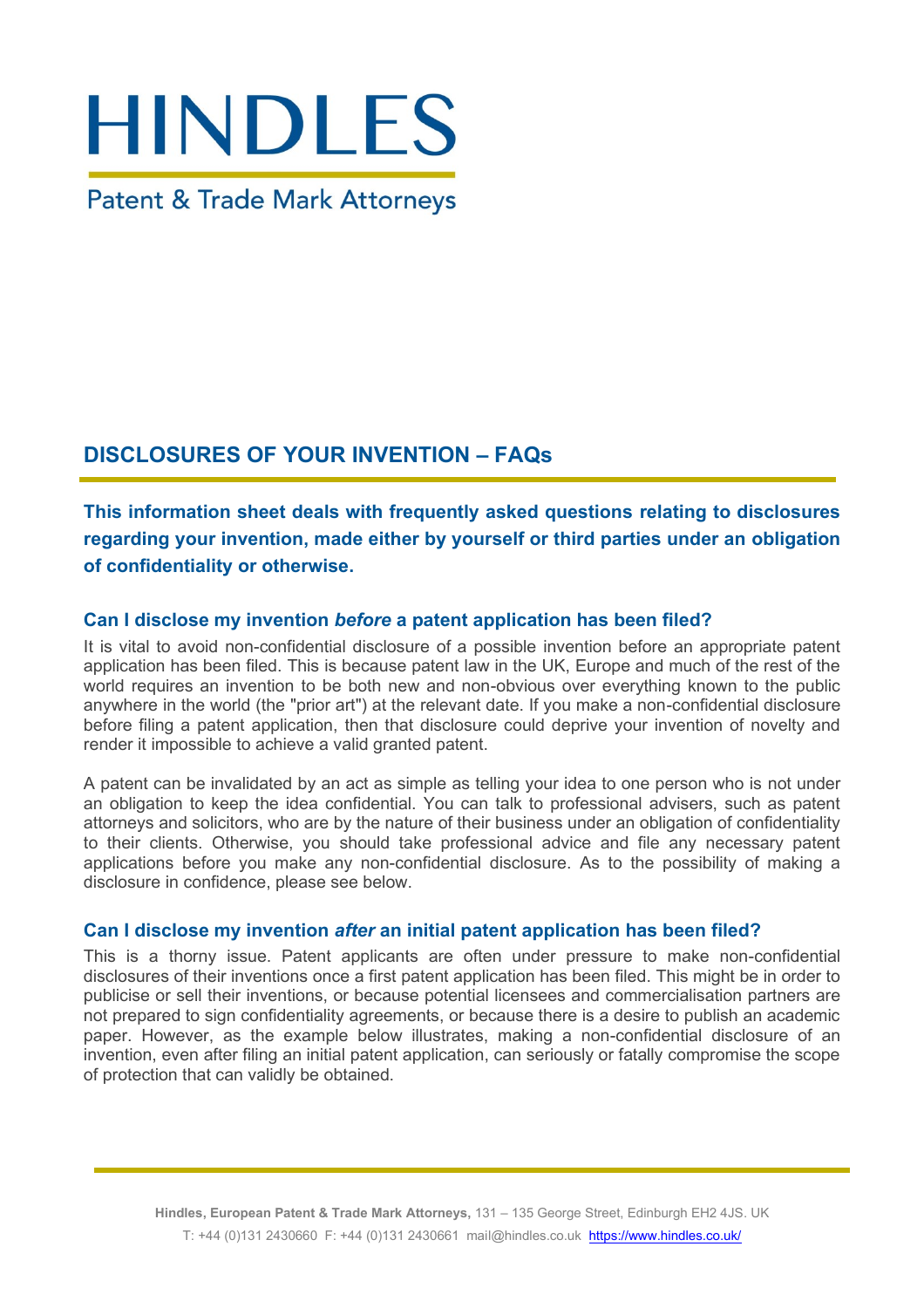Many high-technology inventions which are the subject of pending patent applications are commercialised using confidentiality agreements, maintaining secrecy for as long as possible. Indeed, confidential information can be protected by the law of confidence as well as by contract law, where there is a contract. Once information is made public, it cannot in principle be protected with a confidentiality agreement and so this commercialisation option is weakened or lost.

Where our clients are under pressure to disclose their inventions, we help them to understand in detail the risks involved in making non-confidential disclosures and discuss what types of disclosure minimise risks. We review whether their patent application(s) already on file are likely to be adequate, or whether they may need to file further patent applications before disclosures are made. We aim to enable our clients to make an informed decision as to what to disclose, to whom, how and when.

The following example serves to illustrate the problem posed by non-confidential disclosures made after the filing of a first patent application.

### *Example*

Imagine that an inventor is the first person to devise the idea of a bicycle which has a bell. He files a patent application for this idea. A week later, the inventor issues a press release describing the bicycle with a bell and demonstrates it in public, putting the idea firmly into the public domain. The patent application already on file is not in itself affected by these disclosures.

A week later, the inventor realises that the idea could have broader application and that a bell could usefully be fitted to a train, a car, a truck or any other type of vehicle. The inventor wishes to obtain patent protection for this broader idea and files a revised patent application including the broader concept of a vehicle with a bell.

If he had not disclosed his invention, the revised patent application might have lead to grant of a valid patent for the broader idea of a vehicle with a bell. Unfortunately, as a result of the disclosures, the idea of a vehicle with a bell is not now new. This is because one example of a vehicle with a bell (namely the bicycle with a bell) is already known to the public due to the press release and demonstration. Thus, a broad claim to a vehicle with a bell is now invalid due to a lack of novelty, at least in Europe. (Claiming priority from the first application does not help as the earlier application only disclosed a bicycle with a bell and so this priority claim would not be valid under current European practice).

Specific claims to, for example, a train with a bell, or a car with a bell, may be new but it would be very difficult to argue that any of these concepts are inventive over public disclosure of a bicycle with a bell.

In this example, disclosure has prevented the inventor from broadening the scope of his protection, at least by way of a UK or European Patent. Disclosures after the filing of a first patent application can also cause serious or fatal problems in other circumstances, for example, where:

(1) the patent applicant subsequently wants to narrow the scope of protection sought to include specific features which were not fully disclosed in the initial patent application;



**Hindles, European Patent & Trade Mark Attorneys,** 131 – 135 George Street, Edinburgh EH2 4JS. UK T: +44 (0)131 2430660 F: +44 (0)131 2430661 mail@hindles.co.uk www.hindles.co.uk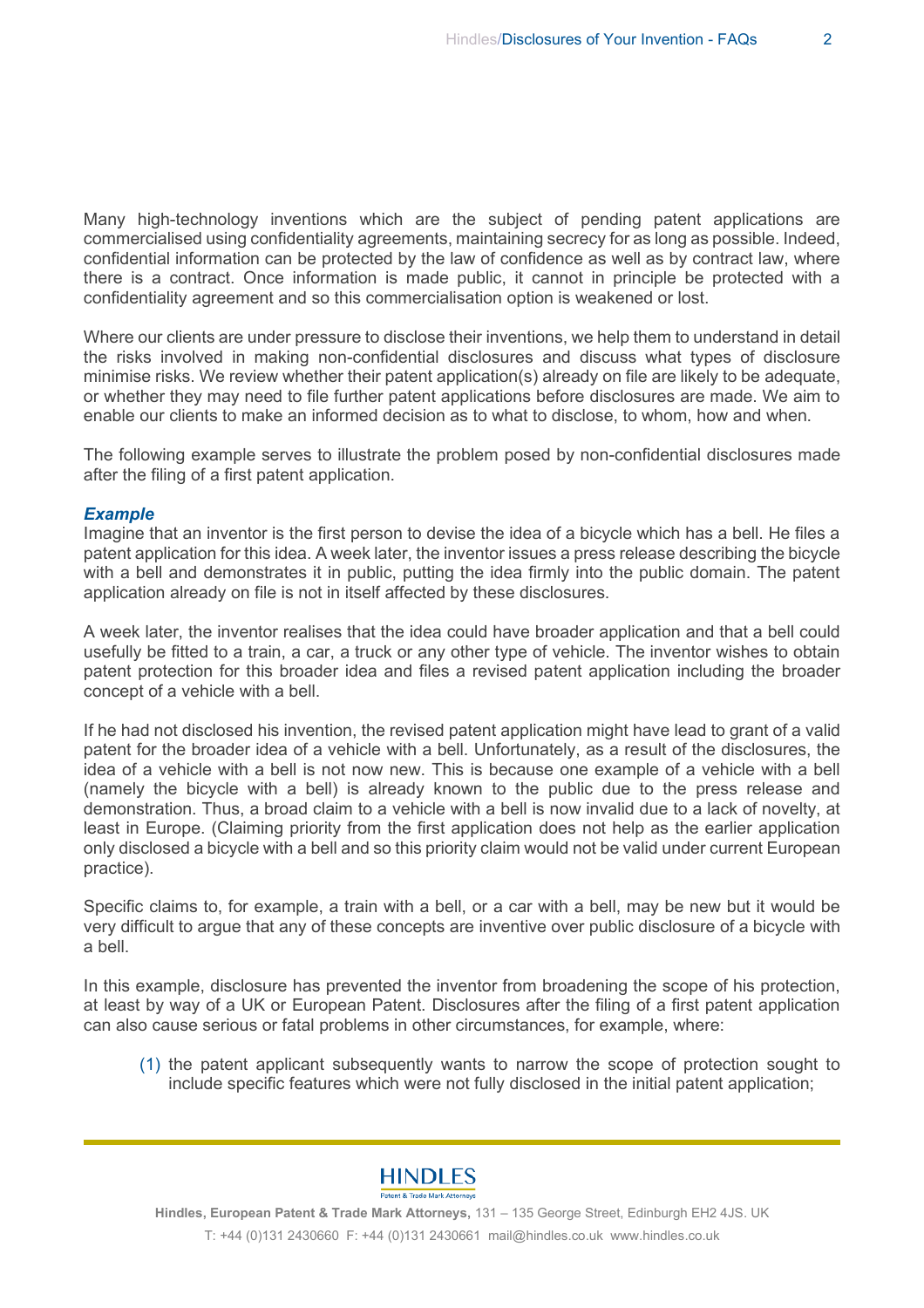- (2) the patent applicant subsequently wants to otherwise amend the scope of protection sought in a way which was not disclosed in the initial patent application, perhaps as a result of becoming aware of previously unknown prior art;
- (3) it is discovered that the initial patent application is invalid or cannot be used as the basis for a valid priority claim, perhaps because the example given in the initial patent application turns out not to enable the skilled reader to carry out the invention.

### *Conclusion*

In order to avoid compromising the scope of patent protection that can be obtained, the best legal advice is to not make non-confidential disclosures of an invention even once an initial patent application has been filed. If commercial realities mean that it is desirable to make non-confidential disclosures, then it is important to take legal advice beforehand in order to understand and, if possible, minimise the risks involved.

### **How can I use confidential disclosures?**

In principle, disclosures made in confidence do not become part of the prior art that is taken into account when deciding whether a subsequent UK or European patent application is new and nonobvious.

For example, discussions with your patent attorney or solicitor do not become part of the prior art because of the obligation which they have to keep information concerning your invention confidential. However, you should only disclose information about your invention to anyone other than your patent attorney or solicitor after they have signed a suitable written confidentiality/non-disclosure agreement.

Even making a disclosure under a confidentiality/non-disclosure agreement can entail risks. The risks include, but are not limited to, the risk that if someone breaches the confidentiality agreement it could prejudice your patent rights. It may be hard to know, let alone prove, who has broken confidentiality and it may be harder still to obtain suitable redress from them.

The careful use of confidentiality/non-disclosure agreements can enable you to work on the commercialisation of your invention whilst minimising the risks to the scope of your patent protection. However, you should proceed with care and take professional advice first.

### **What can I do if a potentially patentable invention has already been disclosed?**

If a non-confidential disclosure of a potentially patentable invention has already been made by the inventor or another person, then the disclosure may well make it impossible to obtain valid patent protection, at least in the UK and Europe. Nevertheless, you should always seek professional advice before concluding that a valid patent cannot be obtained since, in some circumstances, it may still be possible to secure patent protection.

If a potential disclosure has occurred, we would investigate whether there were grounds to argue that the disclosure was actually in confidence, or was not sufficient to put the idea into the public domain. There may also be patentable aspects of the invention which were not disclosed.



**Hindles, European Patent & Trade Mark Attorneys,** 131 – 135 George Street, Edinburgh EH2 4JS. UK T: +44 (0)131 2430660 F: +44 (0)131 2430661 mail@hindles.co.uk www.hindles.co.uk